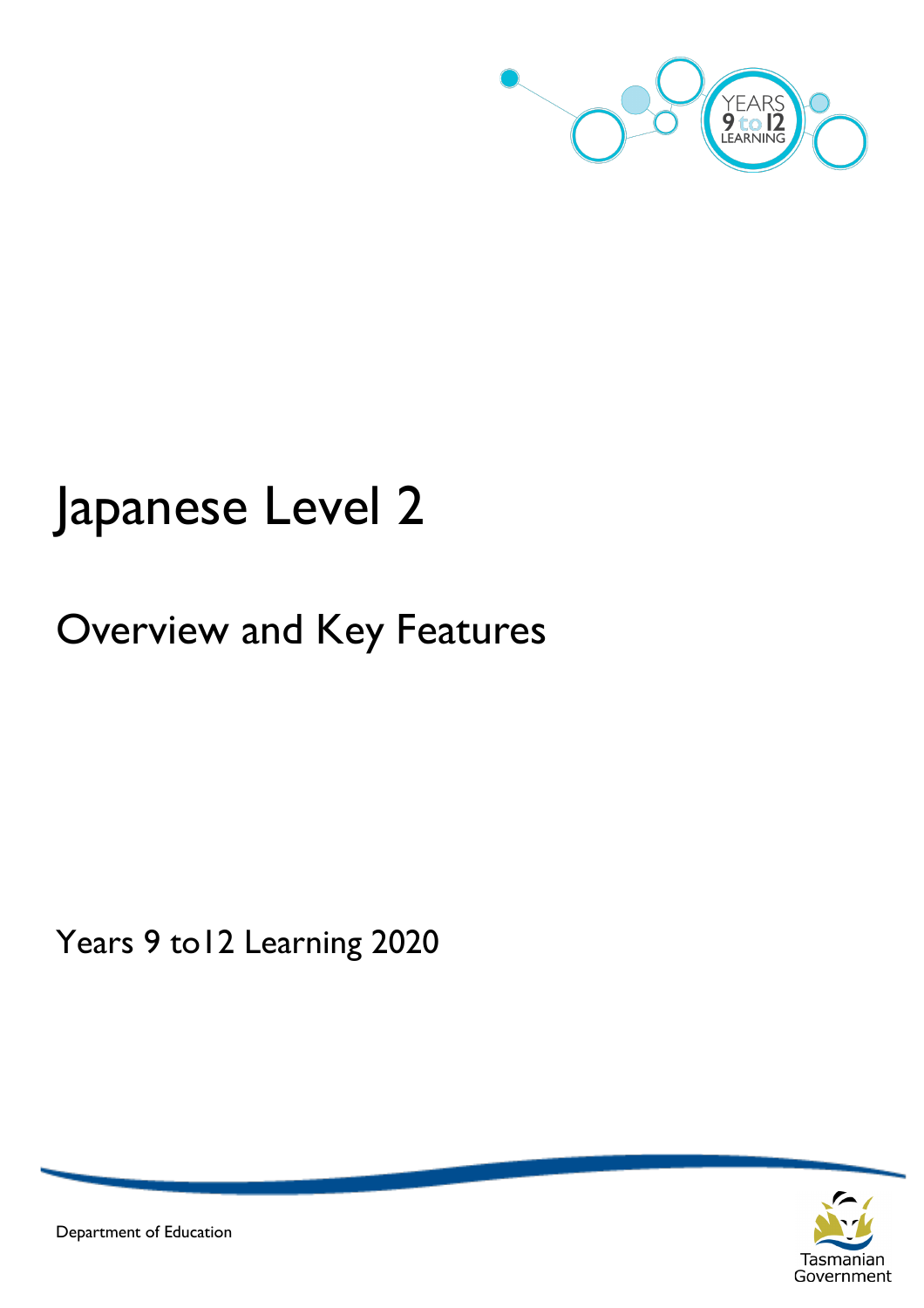

### **The purpose of this paper**

The purpose of this paper is to provide information regarding the overview and key features of the proposed Japanese Level 2.

It is designed to enable all interested stakeholders to reflect and provide feedback on key features including learning outcomes, structure, sequencing and likely content. This feedback will be considered in writing the draft course.

#### Consultation

Throughout the course, development process there will be four opportunities for formal stakeholder consultation:

- Course Scope
- Structural Overview and Key features (Nov/Dec 2020)
- Initial Draft Course (March 2021)
- Final Draft Course (June 2021)

This paper represents the second of four course consultation points for teachers to engage in the course development process for Japanese Level 2.

#### Course Rationale

The study of Languages promotes and contributes to a socially cohesive society that values, respects and appreciates different points of view and cultural, social, linguistic and religious diversity. Language is the basis of communication and human interaction. Learning an additional language provides students with opportunities to reflect on their own first language, to develop knowledge, skills and understanding that will allow them to function successfully in the ever-changing world of the 21<sup>st</sup> century. Japanese exposes students to Japanese-speaking communities, their cultures and traditions both in Australia and in other countries. Having the ability to communicate in Japanese will also contribute to Tasmanian society and the economy in coming decades, providing students with a range of opportunities for personal, vocational and professional growth.

Japanese Level 2 is designed for students who have no prior experience of learning the language. It is also suitable for students who have already had some exposure to Japanese at primary or high school and wish to review their earlier learnings before moving on to more challenging language learning experiences at Level 3. Japanese Level 2 is not intended for background speakers of the language.

Developed to reflect the concepts outlined in the renewed Common Curriculum and Assessment Framework for Languages (CCAFL), *Japanese Level 2* will provide students with the opportunity to develop interpersonal, analytical and presentational skills through reading, writing, speaking, viewing and listening to modern standard Japanese. Because language and culture are inseparable and therefore interdependent, the study of *Japanese Level 2* will help students to understand how language works as a system that is intrinsically interconnected with cultural knowledge. Using Personal, Community and Global perspectives drawn from the CCAFL, Japanese Level 2 students will build the capacity to make social, cultural and economic contributions in the Australian context through their knowledge of the language and interest in Japanese-speaking communities, thereby enriching their capacity for intercultural understanding.

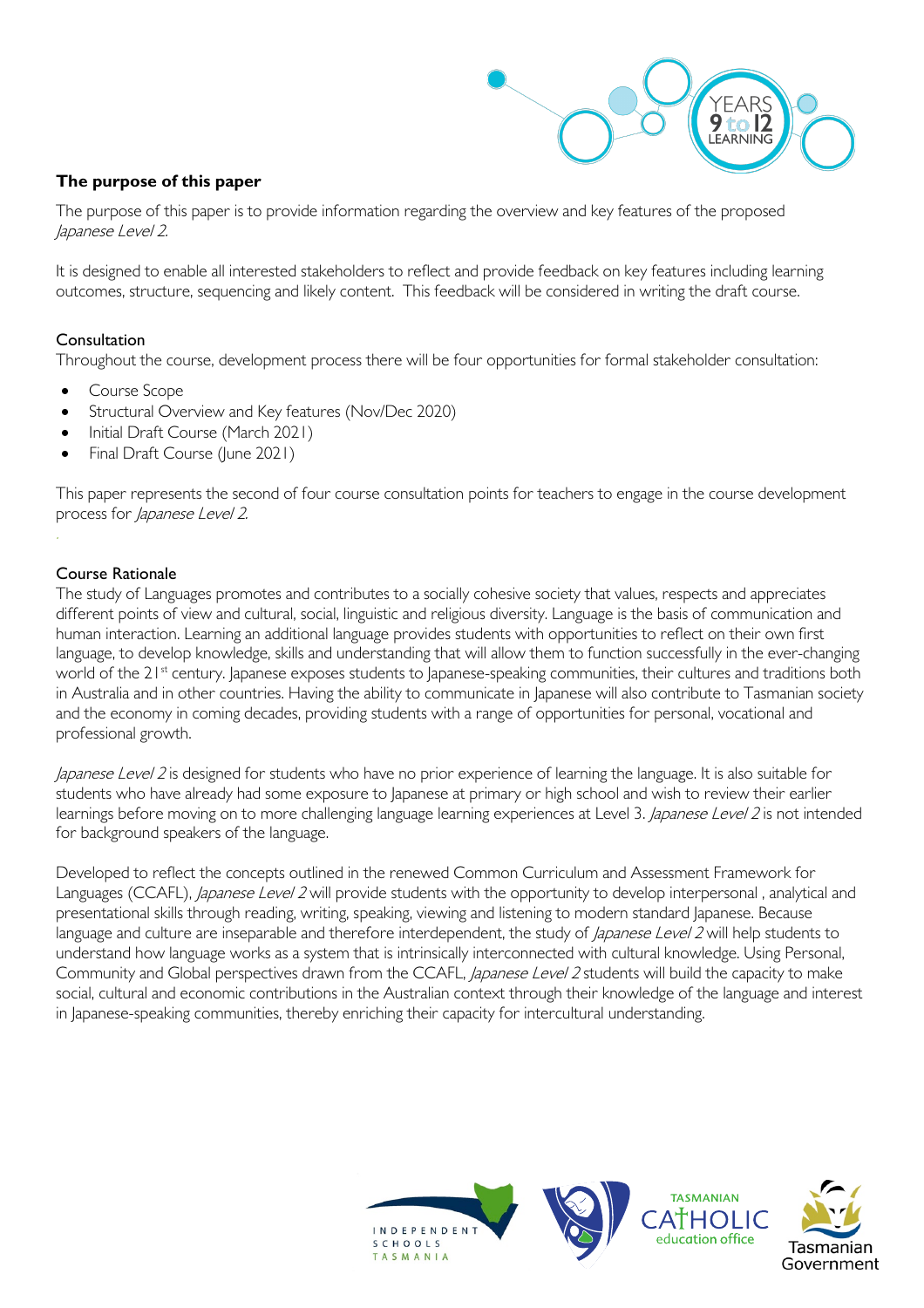

#### Years 9 to 12 Curriculum Framework

[Years 9 to 12 Education Framework](https://publicdocumentcentre.education.tas.gov.au/library/Shared%20Documents/Years-9-to-12-Education-Framework.pdf) informs the design of the Japanese Level 2 course and it fits within the Disciplinary Study focus area of the Years 9 to 12 Curriculum Framework.

#### Pathways in

The Japanese Level 2 course provides an entry point to learning Japanese and also enables learning continuity for Learners who have had limited or intermittent learning experiences in Australian Curriculum: Japanese.

#### Learning Outcomes

On successful completion of this course and within the linguistic parameters outlined in this course, learners will be able to:

- exchange information, opinions, ideas and experiences in Japanese and reflect on knowledge and understanding of the relationship between language and culture
- understand, reflect on and respond to texts presented in Japanese, and mediate between languages and cultures
- create Japanese to express ideas, demonstrating knowledge and understanding of language as a system and the relationship between language and culture.

#### Course Structure



#### Modules Available

Core 1: Identity

Core 2: Responsibility

Core 3: Legacy

#### Course Delivery

The modules will be delivered sequentially.